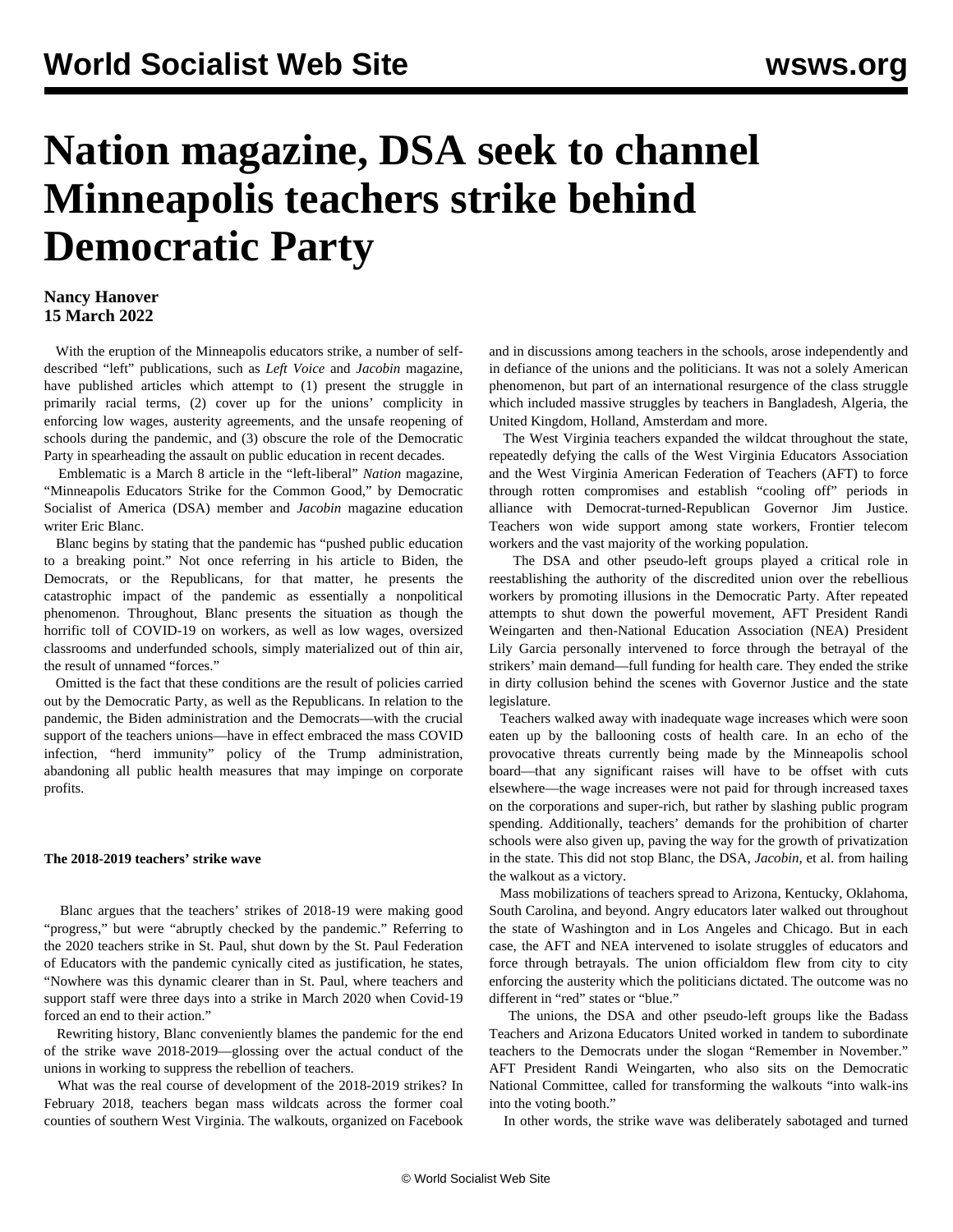into a cynical maneuver for political support to the Democratic Party in the 2018 midterm elections.

 In a similar conspiracy, the Arizona Education Association (AEA) and the Arizona Educators United (AEU) Facebook group, led by Rebecca Garelli, worked together to end the April 26-May 3, 2018, strike by 75,000 Arizona teachers. They hailed Republican Governor Doug Ducey's deal to end the strike and claimed teachers could make up the \$700 million shortfall through a mass petition effort called [Invest in Ed](/en/articles/2018/09/06/ariz-s06.html).

 After collecting some 270,000 signatures for the ballot measure, educators saw it unceremoniously struck down by the courts. Just [this](https://www.knau.org/knau-and-arizona-news/2022-03-11/voter-approved-education-tax-blocked-after-court-ruling) [week](https://www.knau.org/knau-and-arizona-news/2022-03-11/voter-approved-education-tax-blocked-after-court-ruling), Invest in Ed's tax hikes were permanently blocked. A 2021 report shows Arizona teachers still make the lowest salaries in the nation.

 The 2018 wildcat actions were followed by a series of determined strikes by tens of thousands of teachers in [Los Angeles, Oakland](/en/articles/2021/03/25/scho-m25.html) and [Chicago](/en/articles/2019/11/15/chic-n15.html) in 2019. In each case, however, the strikes were kept isolated from each other by the teachers unions, with the AFT and NEA refusing to call a national walkout despite widespread support.

 What is consistently left out of the distorted appraisal of these struggles by the DSA and Blanc is that the teachers were fighting against deplorable conditions which had previously been agreed to by the unions, whether in West Virginia, Arizona, Los Angeles or Chicago.

 It was only because of the enormous anger and discontent which had been building up over these conditions for years among teachers that the unions felt compelled to call limited walkouts, with the aim, however, of reaching agreements within the parameters of the corporate status quo.

 The suppression of strikes is the avowed policy of the unions. In the midst of the 2018 walkouts, AFSCME Council 31 [argued](/en/articles/2018/06/28/janu-j28.html) at the US Supreme Court that "agency fees," a form of dues, were the "tradeoff" for the unions ensuring "no strikes." AFT President Randi Weingarten followed up, warning that the type of "activism" seen in West Virginia would "be multiplied and magnified across the country if collective bargaining is struck down."

#### **The promotion of racialist politics**

 Under these conditions, it is no wonder that Blanc struggles to put a "left" face on the AFT. To that end, he and the pseudo-left have endlessly promoted the racialist policies of the Democratic Party.

 Blanc's article endorses the race-based narrative, blaming "structural inequities" for the outflow of educators. He approvingly quotes the Minneapolis Federation of Teachers (MFT) Educational Support Professional Chapter President Shaun Laden, who declared, "The district doesn't treat our members of color and our hourly workers with the dignity and respect that they deserve."

 Blanc lines up the union's attempt to pit educators against each other for jobs and wages. In Minneapolis, the MFT has put forward a [Memorandum](https://humanresources.mpls.k12.mn.us/uploads/moa_educators_of_color_retention_21-21.pdf) [of Understanding](https://humanresources.mpls.k12.mn.us/uploads/moa_educators_of_color_retention_21-21.pdf) (MOU) which seeks to establish [legal preference](/en/articles/2021/08/12/minn-a12.html) for "educators of color" under conditions of layoffs, which are expected next year. In other words, instead of a conducting a determined struggle against all layoffs and school closures, the union insists that white teachers should be fired first, deliberately dividing school workers in the face of these attacks.

 The unions explicitly accept budget cutting and layoffs, wishing only to have a "seat at the table" to determine how such cuts are carried out. As [Karen Lewis](/en/articles/2021/02/15/chic-f15.html), the late head of the Chicago Teachers Union (CTU), put it in 2012, "We understand that whole movement of closing schools and doing it aggressively. The problem is—I guess that's why we're all here—we either do this together in some reasonable way or we will always be fighting."

The MFT seeks to camouflage the union's failures alb defend education workers with claims it is fighting to correct "systemic racism." The actual content of so-called "social justice" unionism across the US has been to accept austerity for workers, acquiesce in the herding of teachers and students into schools during the pandemic at the risk of their lives, while simultaneously mouthing fictions about "bargaining for the common good."

 The claim that the decades-long starvation of the public schools is the product of "racism," not capitalism, is the stock-in-trade of the Democratic Party, which wants to conceal its role in slashing school funding while promoting black capitalist politicians who are just as antiworking class as their white counterparts.

 Such divisive policies are deeply reactionary. The MOU's result would be to undermine civil rights, establish racial discrimination as public policy, render seniority rights moot and, above all, stoke divisions among educators, parents and students.

 In the 1960s, the United Federation of Teachers (the New York City AFT affiliate) opposed the demands by black nationalists for the firing of white, Jewish teachers as part of their program of "community control." Today, the AFT and its pseudo-left acolytes embrace this deeply reactionary demand.

 The Minneapolis school board has repeatedly stressed it is more than happy to promote racial preferences as part of its attempts to supposedly "recruit and retain teachers of color." The joining together of the union and the school authorities on this demand signals that the union will accept further cuts and layoffs, as long as they are done under the cover of racial preferences, which is hideously presented as "social justice."

## **The DSA and the unions**

 In concluding, Blanc tries to dampen teachers' determination, the better to assist the union in providing a rationale for pushing a deal on the district's terms. He states that "this will not be an easy strike to win" while failing to address any calls to extend the strike and mobilize the powerful Twin Cities working class. He also covers up for the St. Paul Federation of Educators, which signed a last-minute deal to block joint strike action with Minneapolis teachers.

 Blanc creates a ready-made excuse for the MFT, claiming a "reinvigorated right-wing offensive against teacher unions nationwide" will spark community anger which "is sure to rise" if the strike drags on, and may "determine the strike's fate."

 Blanc has made somewhat of a name for himself as a phony "socialist" on the education beat, specializing in fabricating "victories" out of the [nationwide teachers' strikes of 2018-19.](/en/articles/2019/08/08/reds-a08.html)

 He is a proponent of a ["dirty break"](/en/articles/2019/08/10/red2-a10.html) with the Democratic Party, which amounts to supporting Democrats while claiming to oppose them. Similarly talking out of both sides of his mouth, Blanc will offer mild criticisms of certain unions while insisting workers maintain their absolute allegiance to the AFT and NEA.

 A shared class basis weds the pseudo-left organizations such as the DSA and the trade unions whose betrayals they unfailingly apologize for and cover up. Both the DSA and the unions' bureaucratic apparatus are comprised of and oriented to privileged sections of the upper middle class.

 Such social layers—including figures such as Randi Weingarten, whose salary exceeds half a million dollars—have grown enormously wealthy on the basis of the frenetic run-up in the stock market during the course of the pandemic. This process of massive inflation in share values has been predicated upon an historic crime against the working class, with